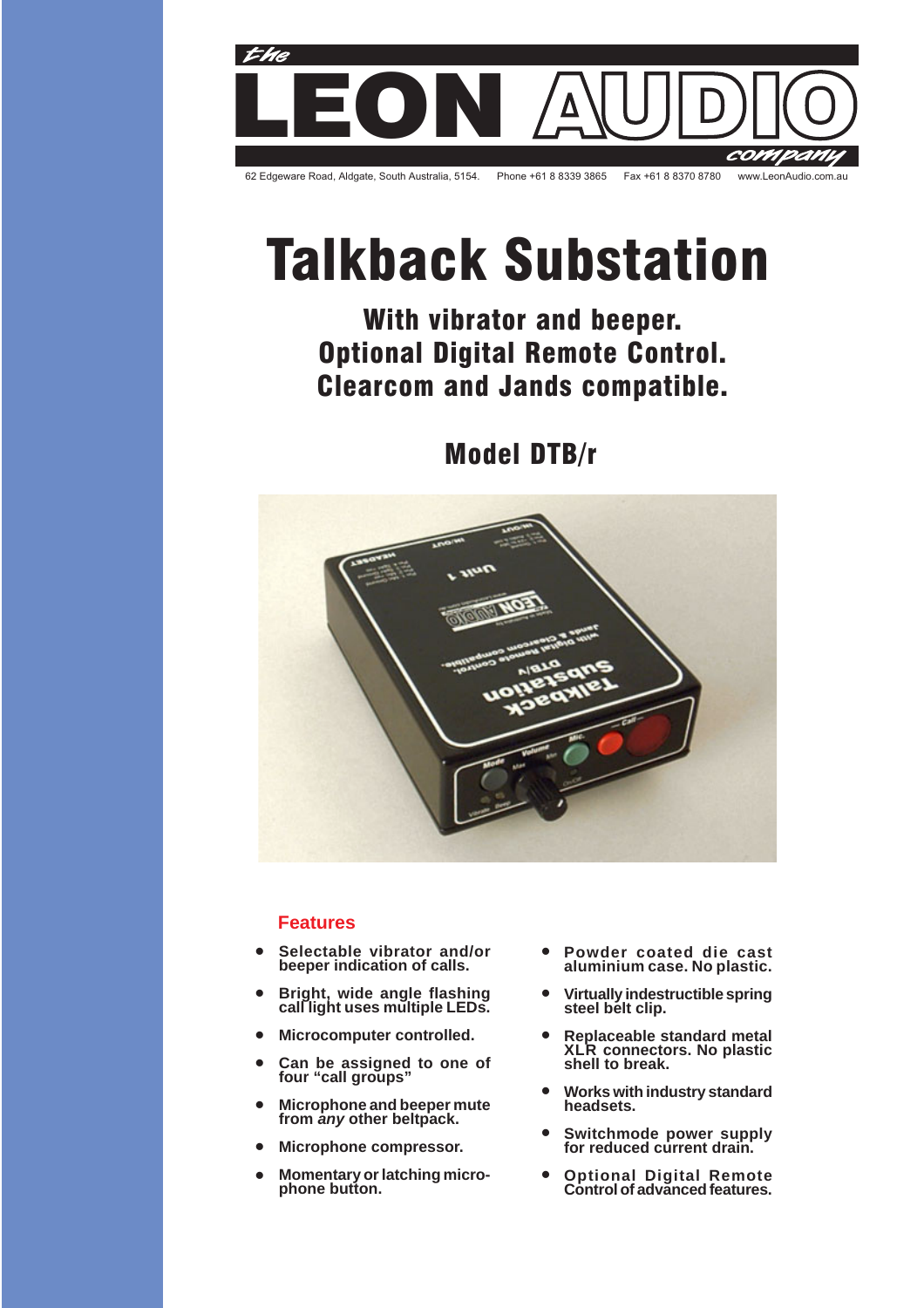# **Description**

A microprocessor controlled Talkback Substation (Intercom Beltpack) designed to make communication easier.

Attention getting beeper and vibrator makes contacting crew more reliable.

Beeper and vibrator are individually selectable on each beltpack.

# **Headphone volume control.**

**1** The headphone amplifier is capable of driving industry standard headsets to sufficient levels to enable it to be used in high ambient noise environments.

A typical headset is the Beyer DT109 with 2 by 400 ohm earphones. These are wired in parallel. Single sided headsets use just one 400 ohm earphone. The headphone amp will drive loads anywhere from 50 ohms and higher.

#### **Call button. 2**

Pressing the call button sends a DC *call* signal over the audio circuit.

#### **3 Call Light.**

**4**

Flush mounted wide viewing angle LED light flashes in response to the DC *call* signal. The DC *call* signal is compatible with that used by Clearcom and Jands talkback substations.

# **Microphone button.**

Turns the microphone on or off.

A short press of the button will latch the microphone either on or off.

A continuous press longer than 100mS will provide a non-latching function and turn the microphone on for as long as the button is depressed.

A double press of the button will also latch the microphone on for those operators who are accustomed to this function on Clearcom substations.

The microphone amplifier also incorporates a compressor to even out loud and soft users.

#### **5 Mode button.**

This button selects the beeper and/or the vibrator. When selected, the vibrator and/or beeper will operate when a call signal is received.

There are two yellow LEDs adjacent to the Mode Button, one for each of the beeper and vibrator. Four presses of the Mode Button will cycle through all 4 possible combinations of beeper and vibrator.

1st press: Beeper on.

2nd press: Vibrator on.

3rd press: Both on.

4th press: Both off.



# **Other Features.**

# **Microphone Mute.**

Any substation can be used to mute open microphones on other substations.

No special master station or option boxes are needed. Microphone mute is achieved simply with a timed 5 to 6 second call. Press any Call Button for 5 to 6 seconds and all the microphones will mute. You don't even need to count, as the Call Light will flash fast at the 5 second mark as a prompt.

All beepers are also deselected with this command. Beepers are just turned off but not locked out. Beepers can only be locked out via the Control Unit.

Calls of less than 5 seconds, or more than 6 seconds, will not activate the microphone mute function.

The substation will also respond to Clearcom's *mic kill* where the power supply is interrupted for 100mS.



Substation's belt clip and connectors.

# **Packaging.**

- Satin black powder coated diecast aluminium case.
- Roadie proof spring steel belt clip.
- Common industry standard metal XLR connectors.
- Volume control has a metal shaft mounted direct to the case.

Basically, there's very little plastic.